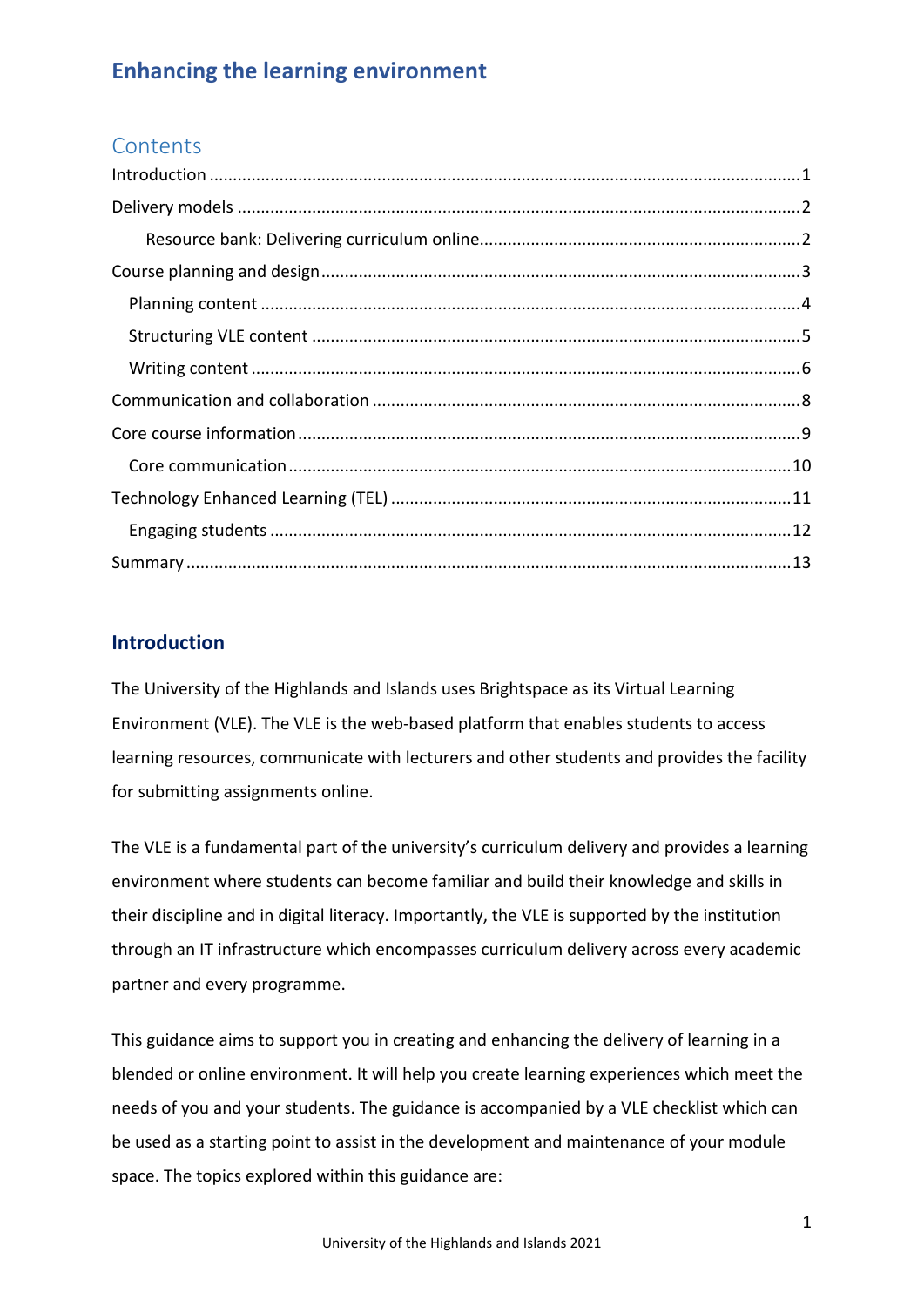- delivery models
- course planning and design
- communication and collaboration
- Technology Enhanced Learning (TEL)

### **VLE Checklist**

Download the [Brightspace VLE Checklist](http://staffresources.uhi.ac.uk/support_portal/resources/enhancing-learning-environment/Brightspace-VLE-Checklist.docx) as an aid when developing your VLE space.

## <span id="page-1-0"></span>**Delivery models**

The learning delivery model chosen will reflect the needs of students, their location (geographical and time zone), the requirements of the programme and the available infrastructure and resources including technology. Delivery models range from fully online to fully classroom based and any point along this continuum, known as 'the blend'.

#### **Blended model**

This model offers a flexible mix of face to face contact (f2f) and access to web-based resources.

### **Online model**

This model offers minimal face to face contact – usually in the form of a programme induction and provides students with the flexibility to access and study in a manner that meets their requirements in terms of time and place.

### **Further reading**

['Blended' Learning at the University of the Highlands and Islands: A Case Study in Self -](http://jpaap.napier.ac.uk/index.php/JPAAP/article/download/149/pdf) [Awareness and Policy Making](http://jpaap.napier.ac.uk/index.php/JPAAP/article/download/149/pdf) explores the evolution of blended learning practice in the context of the university.

### <span id="page-1-1"></span>Resource bank: Delivering curriculum online

The [College Development Network](https://www.cdn.ac.uk/delivering-curriculum-online/) has curated a core set of guidance divided into 5 key areas to help prepare for delivery in the 20/21 term – this includes designing for online/blended delivery.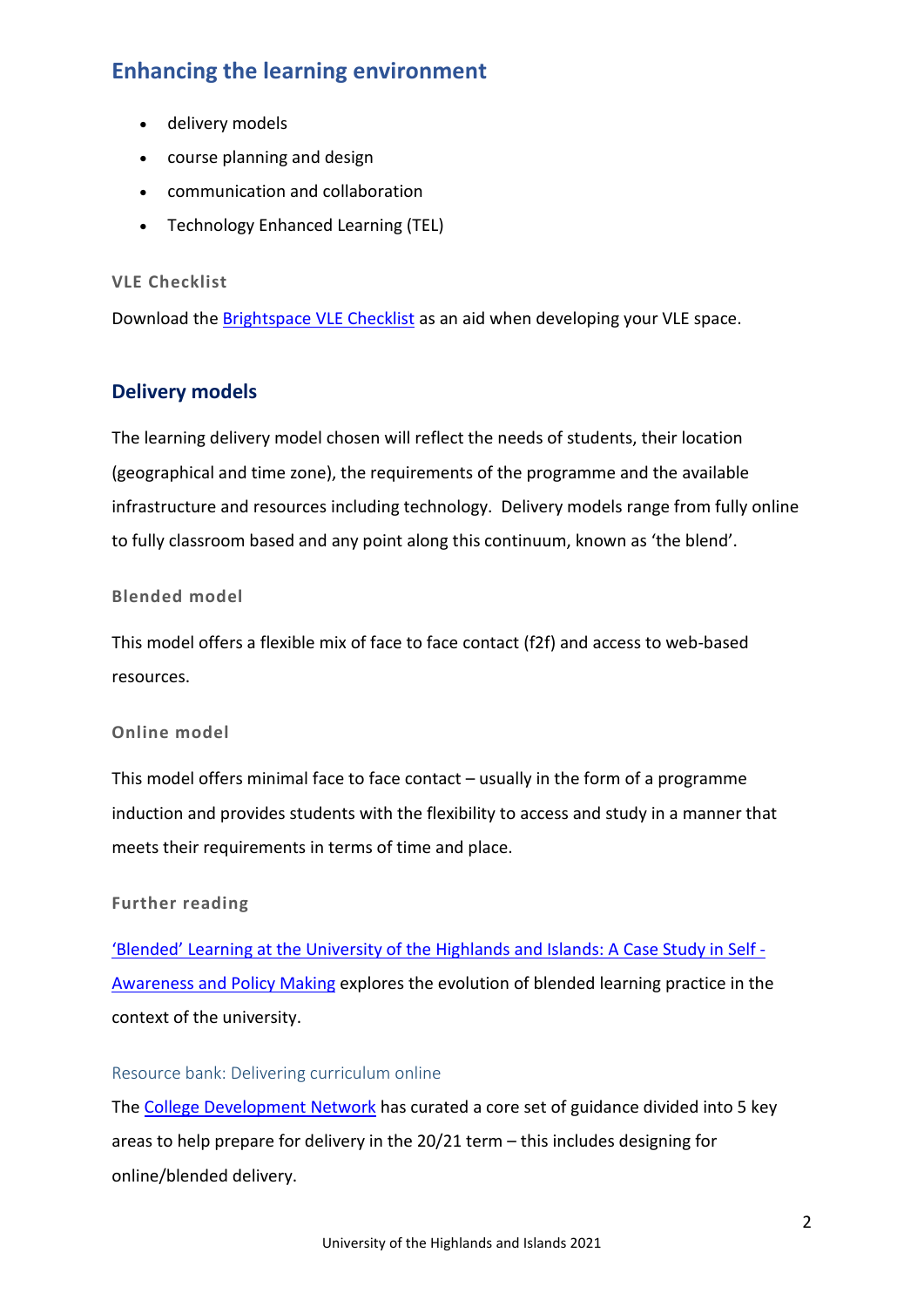Note: some of the guidance may touch on tools that are not UHI [core technologies.](https://myuhi.sharepoint.com/tsr/SitePages/Home.aspx) If considering using non-core technologies, please contact **Andy Brown**.

### **Core elements**

Fundamentally, these models need to be underpinned by the following core elements:

- adherence t[o academic standards and quality regulations;](https://www.uhi.ac.uk/en/about-uhi/governance/policies-and-regulations/regulations)
- learning and teaching materials aligned to learning outcomes, activities and assessment;
- a consistent and accessible learning environment;
- a supportive learning environment underpinned by effective communication practices;
- a flexible approach to learning.

In practice the online student may be engaged through techniques such as:

- regular communications with their lecturer;
- lectures / discussions that contain a voice [audio] augmented presentation as currently offered by the traditional face to face lecture;
- opportunities to discuss issues with fellow class members;
- timely, informative and appropriate feedback;
- well-structured, logically sequenced learning with clear and obvious navigation;
- clearly set out expectations;
- a range of appropriate tools that allow the task to be completed as required;
- regular opportunities to track learner progress [e.g. formative assessment].

### <span id="page-2-0"></span>**Course planning and design**

The course design is informed by one of the following key documents:

- SQA unit descriptor
- CUR03 module descriptor.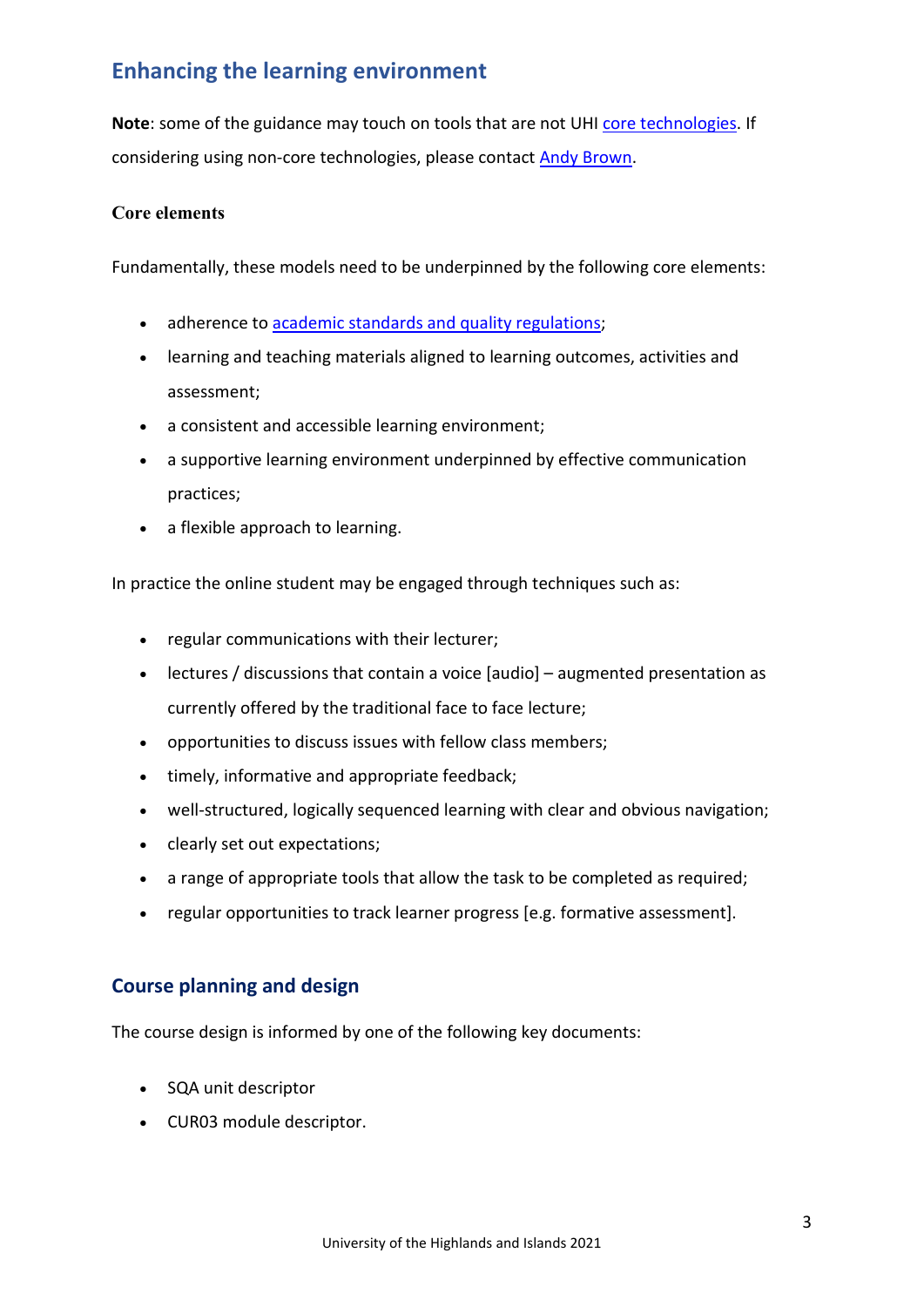Reading these documents should be your starting point and will help you plan, write and structure your content.

**Providing a quality student experience**

Providing a high quality student experience is dependent on both the delivery and the content of a course. Delivery requires the appropriate level of subject knowledge and teaching skills. In an online environment these teaching skills include the ability to use technologies and manage learning environments including using features such asynchronous collaborative sessions, video conferencing and discussion groups.

The quality of the content, although the responsibility of the teaching staff, is governed by legal aspects such as copyright and accessibility. For more detailed information on copyright and accessibility visit the [Support Portal.](http://staffresources.uhi.ac.uk/support_portal/) 

This section looks at the practice of teaching and the design of online learning spaces and activities and includes a link to regularly updated online teaching guidance from the EDU and LTA.

The Learning and Teaching Enhancement Strategy (LTES) values page will be enhanced over the next few weeks to include links to illustrative examples, embedded within each of the LTES value graphics.

Colleagues from around the university partnership will be contributing reflections, advice and case studies, and links to teaching approaches and instructional strategies will be added regularly.

## <span id="page-3-0"></span>Planning content

When designing your learning environment the primary factors that influence the final product include:

• **Personal** – your areas of expertise and specific interests will influence where you place more emphasis.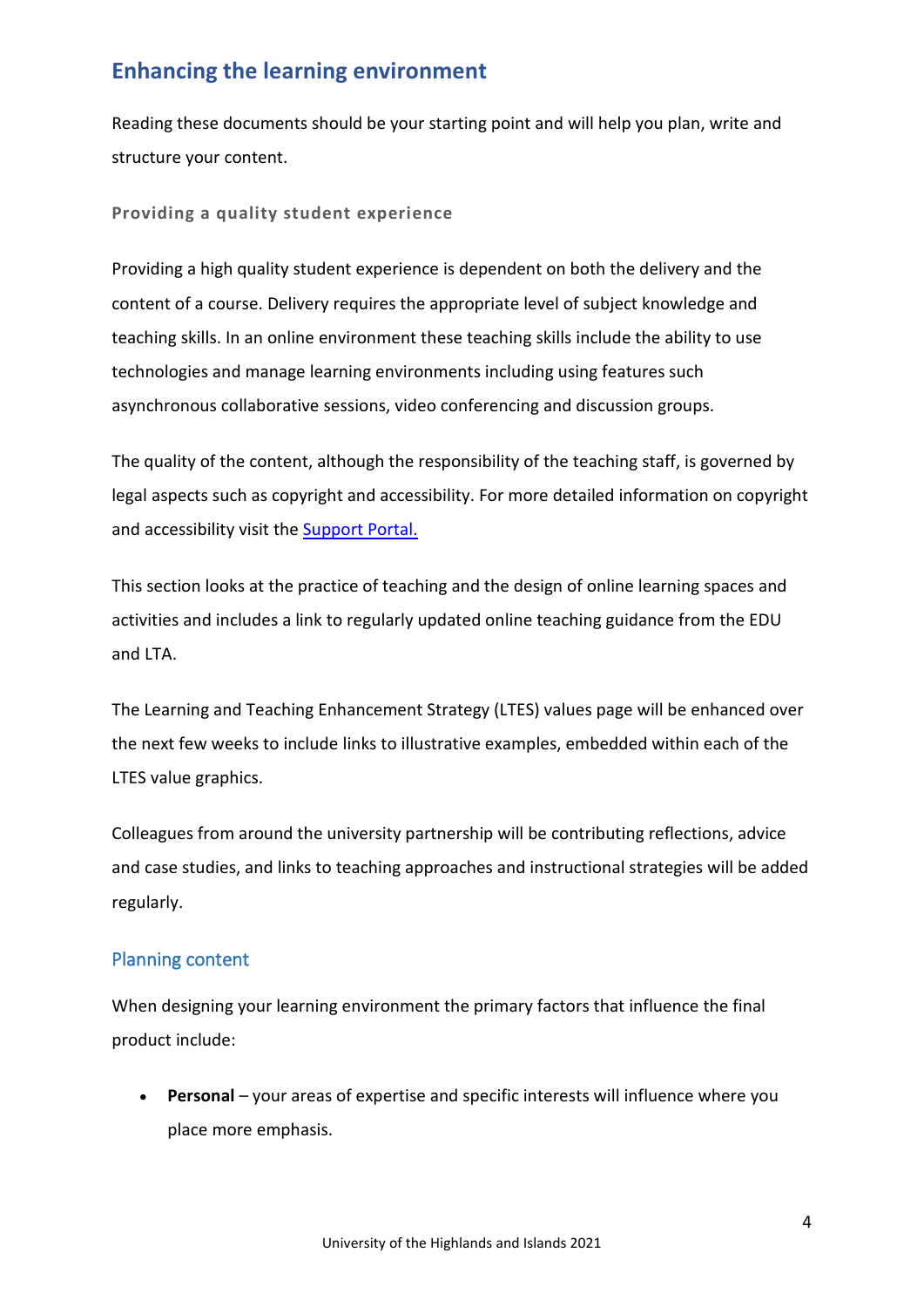- **Institutional** your institution will have its own set of standards and expectations, usually laid out by the Learning and Teaching department. At UHI we have The [Learning and Teaching Enhancement Strategy \(2017-2021\),](https://www.uhi.ac.uk/en/learning-and-teaching-academy/innovation/ltes/) a values-based strategy designed to provide a 'common language' to support the development, sharing, and enhancement of learning, teaching and assessment practice across the university. Also, in SLO ['Preparing your module / unit / course for online delivery'](https://brightspace.uhi.ac.uk/d2l/le/content/176861/viewContent/1076617/View) RLO.
- **Governmental**  funding, assessment and curriculum bodies such as SQA will have clear expectations of your delivery. At some point during the life of your course you will be required to demonstrate that you have met these expectations.
- **Industry/external** industry professional bodies and employers are becoming more involved in the direction that education is taking. Involvement of appropriate bodies and organisations is an excellent way to ensure that employer requirements are aligned with curriculum delivery thus increasing the possibility that our learners will be successful in gaining employment post education.

## <span id="page-4-0"></span>Structuring VLE content

Structure applies to both your VLE space and the content contained within it. The structure of your course is significant as it will indicate to students the order and importance of the learning content.

Break your module into weeks or topics using the VLE folder structure. Use folders and subfolders as storage areas if you want to present a lot of documents or resources at once, this will prevent a long cluttered main page.

The VLE provides a default menu structure which is considered usable and navigable for students and includes direct links to library services and student services.

If the default structure does not meet the needs of your course then it is possible to change the look and feel, however there are certain options that should always be made available (e.g. staff profile, module information and course information) and an order that should be observed (e.g. introduction, induction, content, assessment). Keep the interface clean and try to avoid placing too much information on the first page as this will increase the cognitive load and overwhelm the users.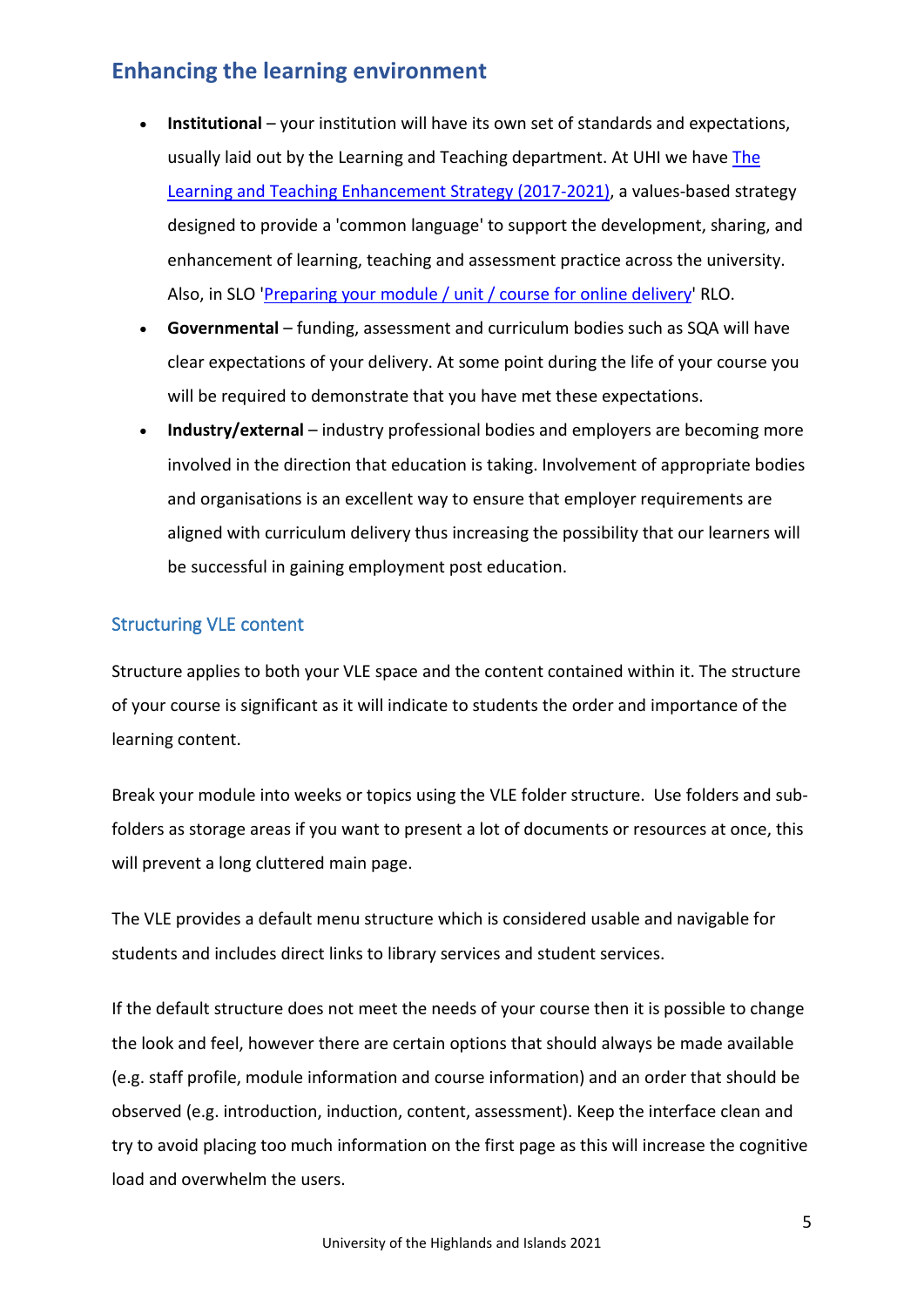If you are using the Blackboard module template then the sections will have been predefined, although you may have requested some additional ones to meet specific requirements.

**Tip** - If you want to get your course up and running quickly with all the recommended options then speak to your VLE Support Officer about using the EDU VLE template.

#### **Example VLE Template**

A recent EDU project involved the creation of a VLE template incorporating many of these recommendations. This template was informed by practitioners and the [attached guide](http://staffresources.uhi.ac.uk/support_portal/resources/vle-mot/Using%20Blackboard%20template.docx) explores in more detail its use including customisation and the use of activity icons.

- 1. Roadmap to teaching in Brightspace: [Thinking about your content, activities and](https://brightspace.uhi.ac.uk/d2l/le/content/176861/viewContent/1052043/View)  [assignments](https://brightspace.uhi.ac.uk/d2l/le/content/176861/viewContent/1052043/View) ('On this page, you will find a resource and workbook you can download to start planning what you will need to do before starting to move your content, activities and assessments into Brightspace.';
- 2. [Building your module/ unit/ course](https://brightspace.uhi.ac.uk/d2l/le/content/176861/viewContent/1056995/View) ('On this page, you will find a roadmap with suggestions of the order of steps you should follow when moving your teaching into Brightspace.');
- 3. Benchmarks for the use of technology in learning and teaching ('guidance and exemplars for the effective use of Brightspace and other technologies for learning and teaching in pedagogically sound and evidence-based ways.')

## <span id="page-5-0"></span>Writing content

When writing content for your module it is important to ensure it is appropriate to the:

- subject
- level
- audience
- delivery.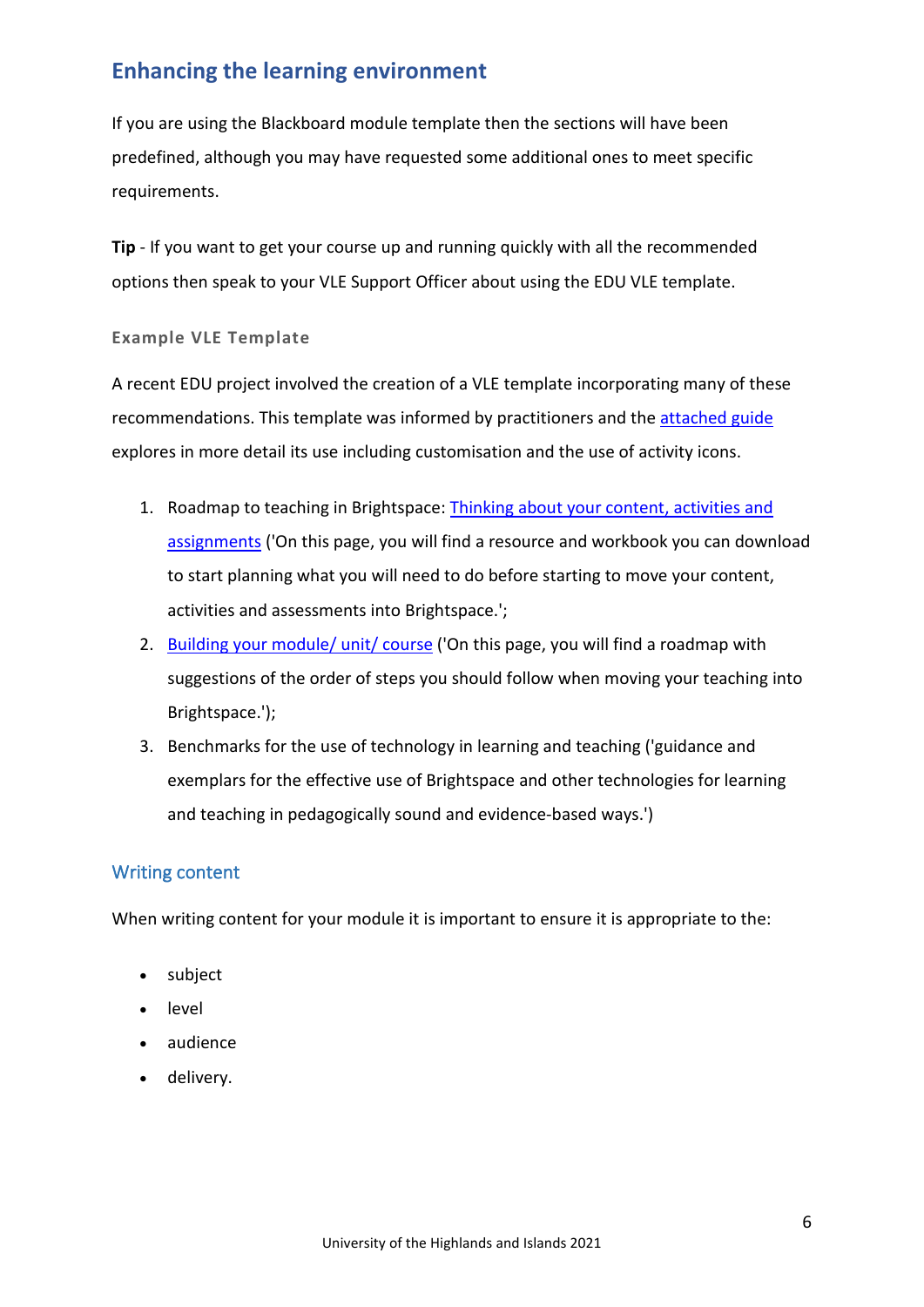#### **Structuring activities**

Activities should be clearly structured and be designed to meet the learning outcomes or objectives. John Biggs, Australian academic and writer provides a [short introduction to the](http://www.johnbiggs.com.au/academic/constructive-alignment/)  [concept of 'constructive alignment'](http://www.johnbiggs.com.au/academic/constructive-alignment/) and although using the [SOLO taxonomy of learning](http://www.johnbiggs.com.au/academic/solo-taxonomy/) it is compatible with other taxonomies such as Bloom's. His book, ['Teaching for Quality Learning](https://www.amazon.co.uk/Teaching-Quality-Learning-University-Education/dp/0335242758/ref=sr_1_2?s=books&ie=UTF8&qid=1325899259&sr=1-2#reader_0335242758)  [at University'](https://www.amazon.co.uk/Teaching-Quality-Learning-University-Education/dp/0335242758/ref=sr_1_2?s=books&ie=UTF8&qid=1325899259&sr=1-2#reader_0335242758), co-authored with Catherine Tang is an excellent resource for anyone looking to reflect and explore enhancements to the quality of their teaching.

By ensuring that your material has a clear structure you will make it easier for your learners to navigate. This is particularly important when your learners are working in an online environment, and you are not available to point them in the right direction.

Again, break your learning content (whether Word, PDF or webpages or other format) into sections and subsections using heading styles as this will provide your students with a familiar interface. By "chunking" the learning content into manageable sections, you provide your learners with appropriate breaks to reflect on their learning and to structure their thinking.

#### **Writing for online delivery**

Writing for online delivery is not the same as writing for face to face. Lynda.com provide an [excellent short course \(1h24m\)](https://www.lynda.com/Web-Content-Strategy-tutorials/Welcome/180104/362233-4.html?srchtrk=index%3a1%0Alinktypeid%3a2%0Aq%3awriting+for+the+web%0Apage%3a1%0As%3arelevance%0Asa%3atrue%0Aproducttypeid%3a2) that will guide you through the process and provide you with some useful tips. You will need to log in with your institutional username and password.

#### **Creating and sourcing content**

The ["Creating and sourcing content"](https://brightspace.uhi.ac.uk/d2l/le/content/176861/Home) section of SLO features a sub-sections on Forge, sourcing digital media, Open Educational Resources, video and screencasts, and online assessment.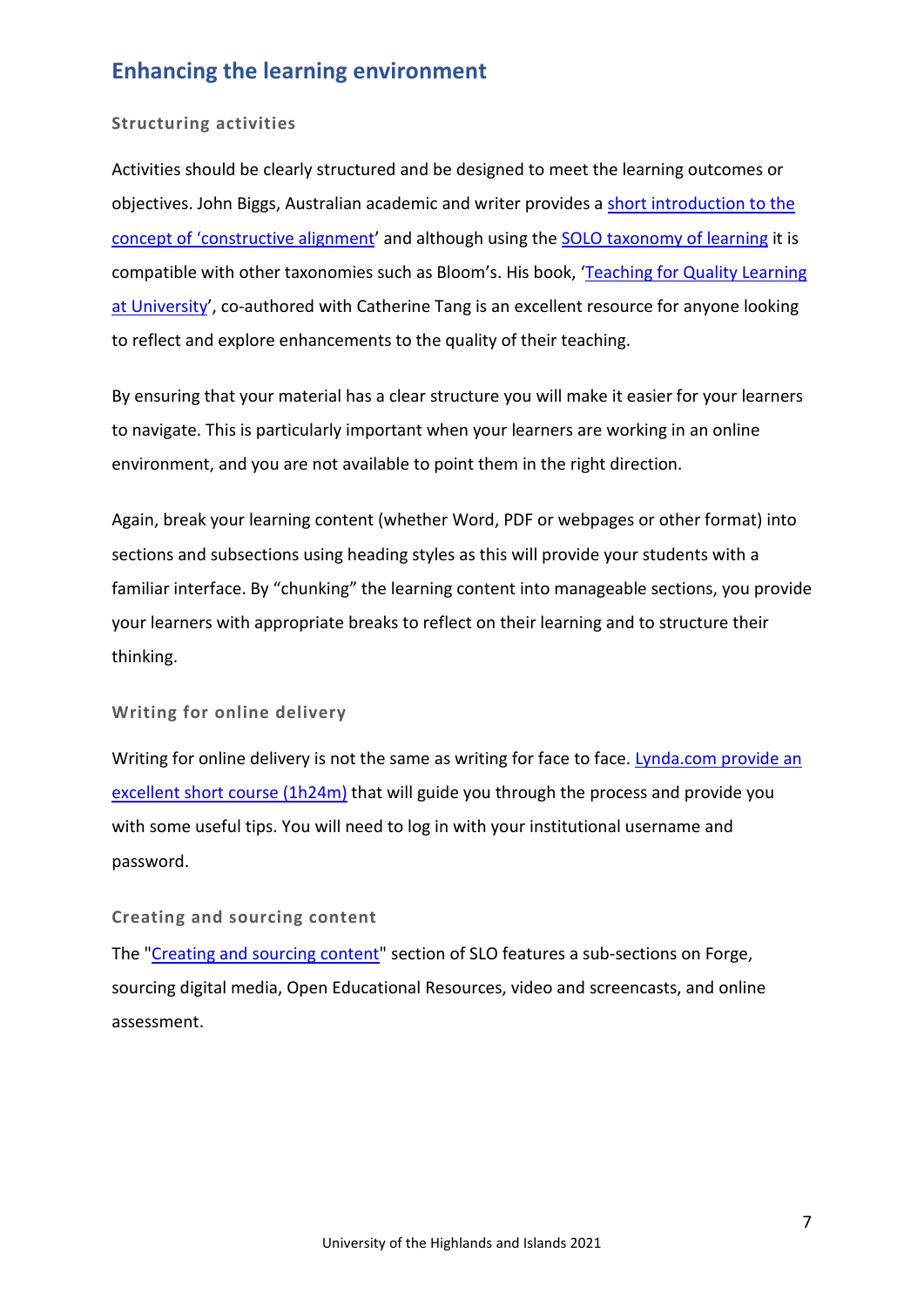

Creating and sourcing content in Brightspace

## <span id="page-7-0"></span>**Communication and collaboration**

Communication is key in any educational context, however when delivering education using an approach which is fully online or which includes an element of online delivery, it takes on a higher level of importance.

Whilst bringing the obvious benefit of delivery anytime, anyplace and providing access to education to those who previously would have been unable to access it due to geography or personal/work commitments, online delivery, nonetheless also has some disadvantages that need to be overcome. The lack of physical connection in time and space can lead to feelings of isolation and the reliance on technology can induce levels of stress, delay and provide conditions for being less participatory.

To mitigate some of the challenges associated with online communication it is essential that you set expectations on how you want your students to communicate. The best way to do this is to lead by example. A [netiquette guide](http://staffresources.uhi.ac.uk/support_portal/resources/enhancing-learning-environment/Virtual-classroom-general-netiquette.docx) provides an excellent starting point.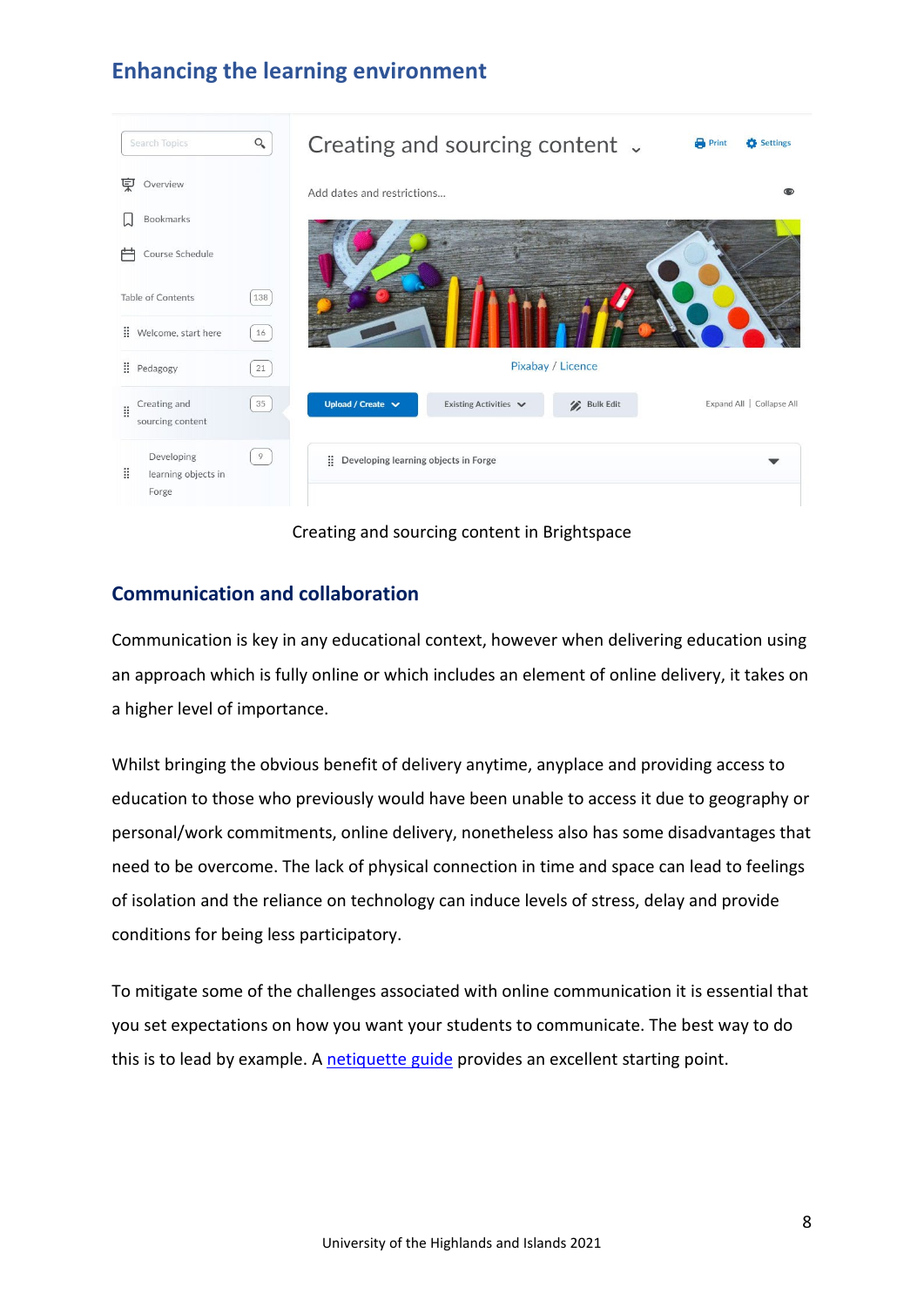## <span id="page-8-0"></span>**Core course information**

Core course information provides your students with the key supporting documents and additional information which underpins all aspects of the delivery. This should be reviewed as part of the preparation for each delivery and each new cohort of students.

### **Module information**

Include any additional information you can provide the students about the module e.g. the student handbook, field trip information, important calendar dates, specific support sites, links to tools you think will be useful. Try to keep this section clean and uncluttered, there can be a temptation to fill it with everything you think the student will need. Remember there are other places in the VLE for much of the information students require so try to be discerning about what you put in the 'module information' section.

#### **Module description**

Depending whether you are delivering units or modules you can either use the SQA unit descriptor or the CUR03 module descriptor. Providing this to your learners allows them to see clearly what is expected of them in order to successfully complete them course.

- Click here to go to browse [SQA NC subjects](http://www.sqa.org.uk/sqa/24071.2549.html)
- Click here to go to the [SQA HNC/D Unit search](http://www.sqa.org.uk/sqa/controller?p_service=Front.searchHN&g=0&t=hn_unit&q=&r=&pContentID=411&pMenuID=117)

#### **Reading list**

Provide your students with an up to date reading list. Ensure that you have communicated your module requirements to your subject network librarian who will check availability and inform you of any new additions.

Your reading list should include:

- essential reading these are core to the subject and students must read these to be fully across the course.
- recommended reading these tend to expand on the essential reading and students should read these to broaden their knowledge.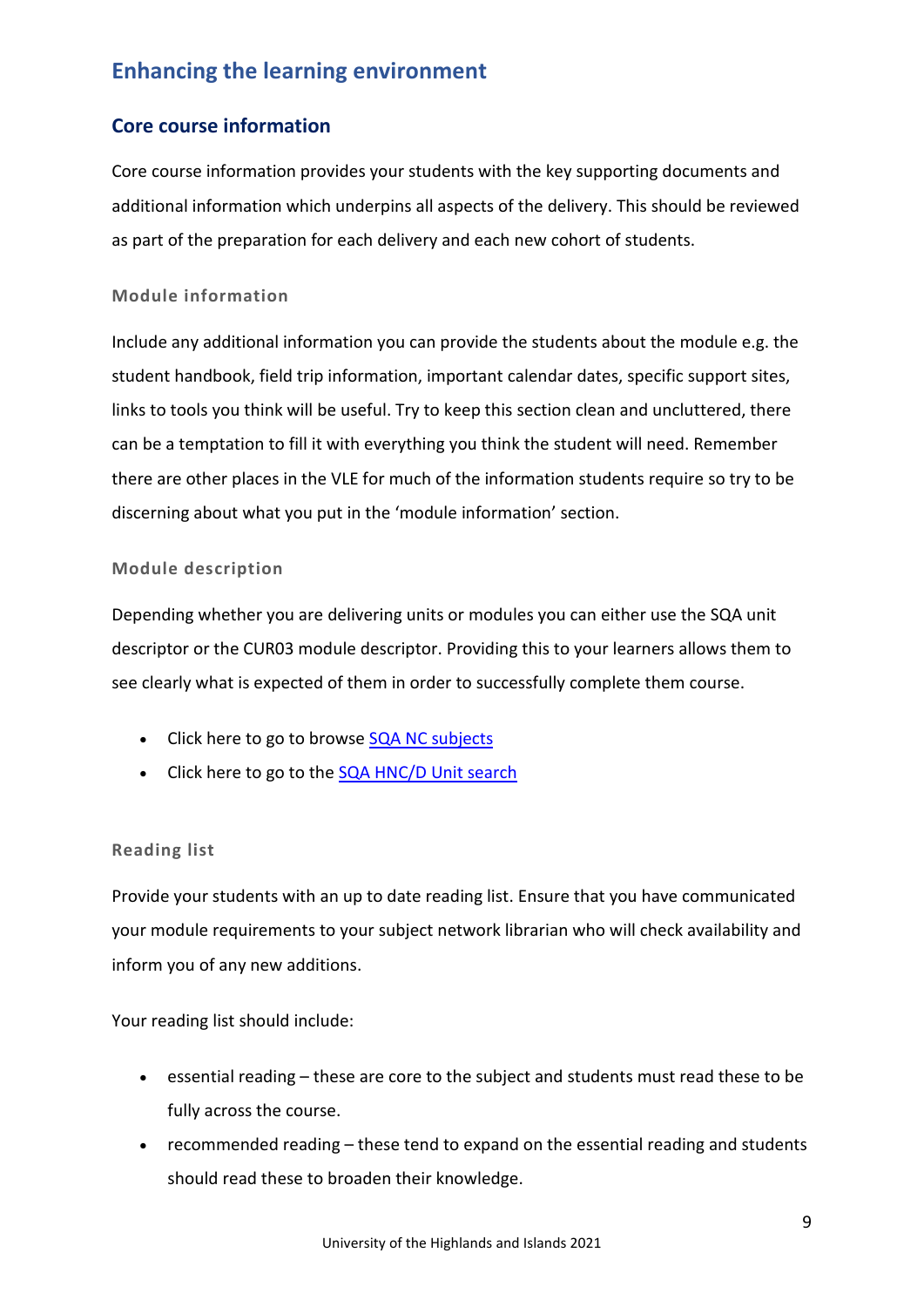• further reading – these provide useful background information and students may read these if they have time or interest.

The reading list should be laid out in a clear and logical format with publications grouped by type i.e. book, ejournals, websites.

**Find your module reading list**

All current module core and recommended reading lists are [available via Talislist.](https://www.uhi.ac.uk/en/t4-media/one-web/university/learning-and-teaching-academy/event-docs/digital-education-week/dew-talis.pdf)

#### **Module plan**

The module plan outlines how the module will be delivered. It should include detail relating to what is to be achieved (objectives/outcomes), how it will be achieved (activities), how it will be evidenced (assignment/assessment) and when it should be achieved by. In addition, a list of the resources required should be included.

#### **Assignment, assessment information**

This should be provided to students at the start of their module and should include assessment guidelines for completion, submission process and deadlines and feedback/feedforward return date. Assignment cover and return sheets should be up-todate. It may be important to include information on second marking if appropriate.

#### **Study guides**

Studying effectively requires a range of skills. The [essential student skills website](http://induction.uhi.ac.uk/) provides an excellent suite of resources including note-taking, preparing for assessment and exams, referencing, effective reading and time management. The SQA also provide an excellent resource on creating a study plan and one on coping with stress.

## <span id="page-9-0"></span>Core communication

Core communication provides ways for students and staff to exchange and share information.

**Welcome message** – provide a message that students see on their first entry to the online environment. In a VLE this is usually as an announcement. Ensure that the announcement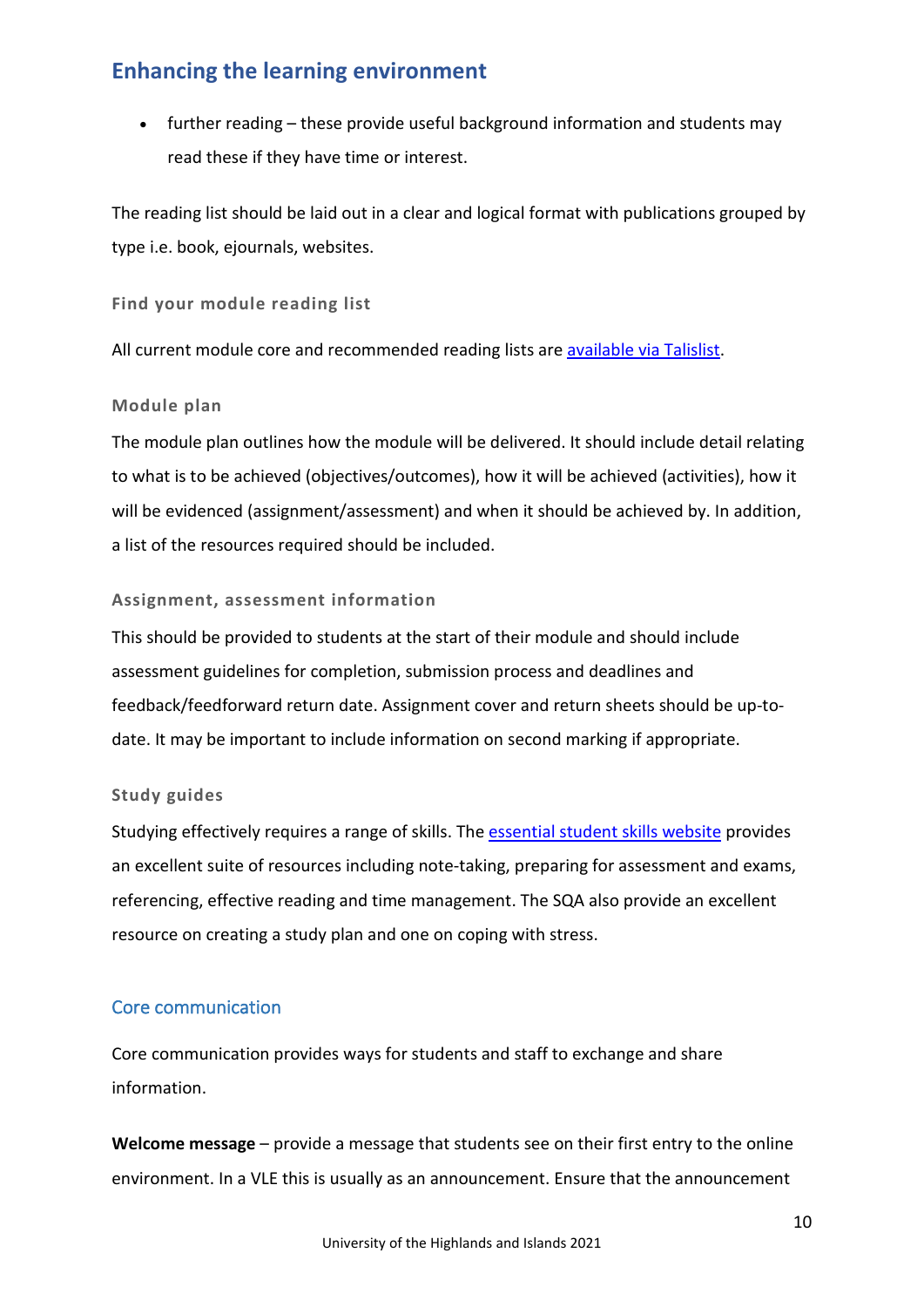actually welcomes the student and provides some brief instruction about where to go or what to do next.

**Staff information and profile** – in a fully online environment your students may never actually see you so it is important that they are able to make the connection between your name and you the person. Do this by creating a staff profile that has a good clear head and shoulders image of you, a brief autobiography and contact information. This will allow the student to see that you are a real person.

**Create a social/coffee area** – this can be created in a discussion group and has multiple benefits. Firstly, it provides students with an easy entry to discussion boards and the technology. Secondly, students can post about things they are comfortable talking about without the pressure of course expectations. Thirdly, it provides students with a space to socialise and chat about non-course related topics, keeping the course related discussion areas clear of chat.

**Create an FAQ page** – where students post and respond to questions about the course. This is an excellent way to encourage peer to peer support. It keeps all the support related questions in one place and encourages group collaboration. The teacher should dip in every so often just to check that any advice given is correct, making suggestions where required without being critical.

**Course feedback** – this is important to staff and students. For students it is their opportunity to say how their course has gone and suggest future enhancements. Feedback is one of the tools the university uses to monitor quality, it also provides a mechanism whereby areas of excellence and areas for improvement can be identified. The [university's surveys webpage](https://www.uhi.ac.uk/en/students/surveys) provides information on the surveys which are carried out over an academic year. Although directed at students it is of equal value to teaching staff.

## <span id="page-10-0"></span>**Technology Enhanced Learning (TEL)**

The majority of the technology that you will use in your course is supported by the university. University supported services have been assessed as 'fit for purpose' and are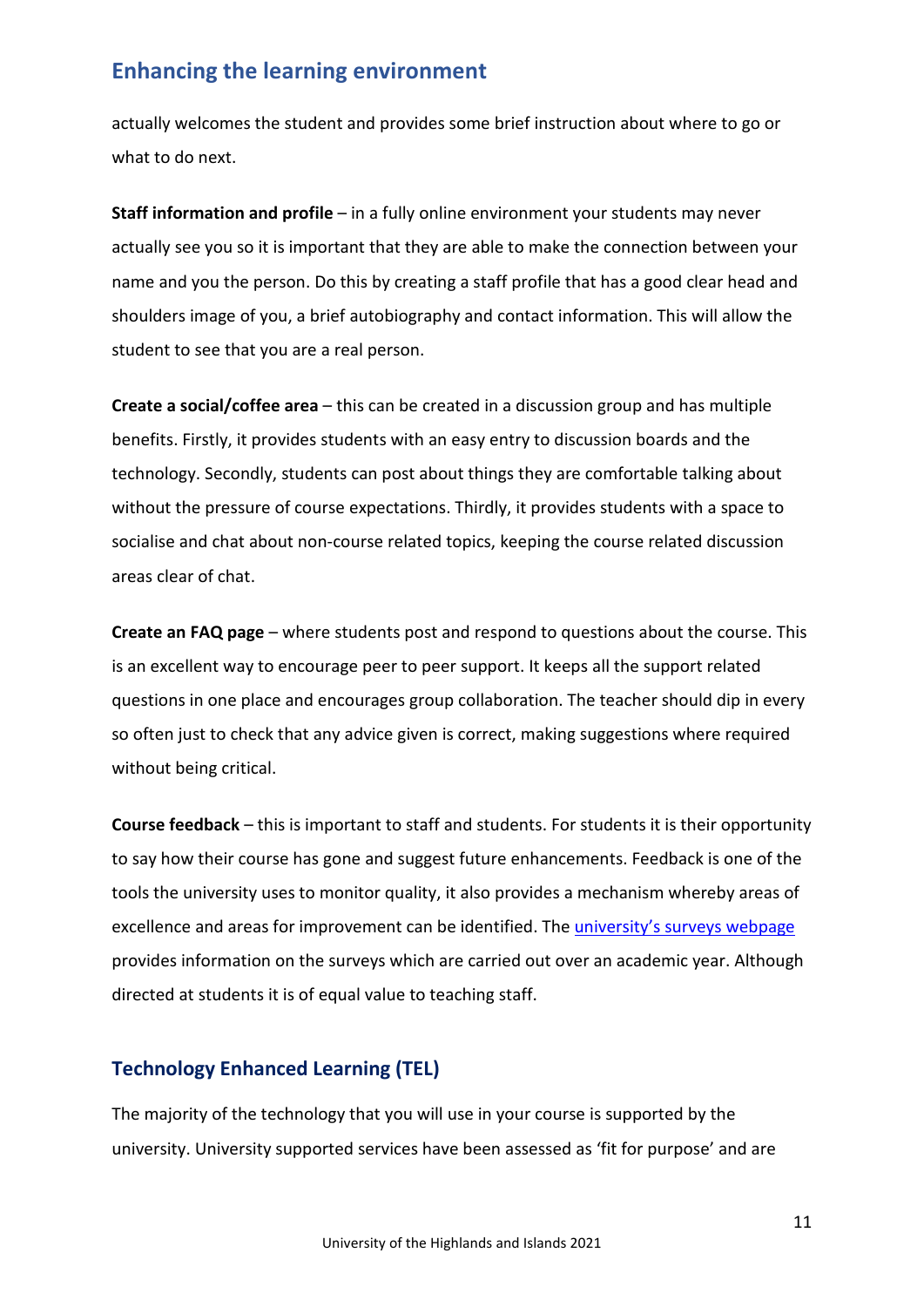backed up by Learning and Information Services (LIS). LIS provide a comprehensive suite of [IT Help](https://www.uhi.ac.uk/en/lis) on the university website.

Generally, you will find that the university provides all the technology you require. The university encourages and supports innovation in learning and teaching and sometimes that requires the use of external services.

There are lots of factors to be considered in these cases, some of them legal, therefore if you do decide to take this approach you should ensure your decisions align with the university social media policy.

This is important to ensure that, among other things:

- the university does not breach any data protection issues;
- the service meets requirements;
- adequate measures are in place to backup and recover data;
- there is a fall-back plan in the event of failure.

#### **Blackboard YouTube Support Channel**

Blackboard also provide [support videos on their YouTube channel.](https://www.youtube.com/playlist?list=PLontYaReEU1tzu1T5gfiX-JQA5nBc3isN)

### <span id="page-11-0"></span>Engaging students

Virtual Learning Environments like Blackboard and Moodle provide a range of tools that enable teaching staff to engage learners in an online environment. By structuring the learning experience and making your online environment active you can encourage your students to participate.

The [Support Portal](http://staffresources.uhi.ac.uk/support_portal/) includes a section on 'Technology Enhanced Learning' which includes engaging learners at a distance, the use of video and web conferencing and other engagement/communication tools such as wikis, blogs and discussion boards.

**Engaging Students at The University of Central London**